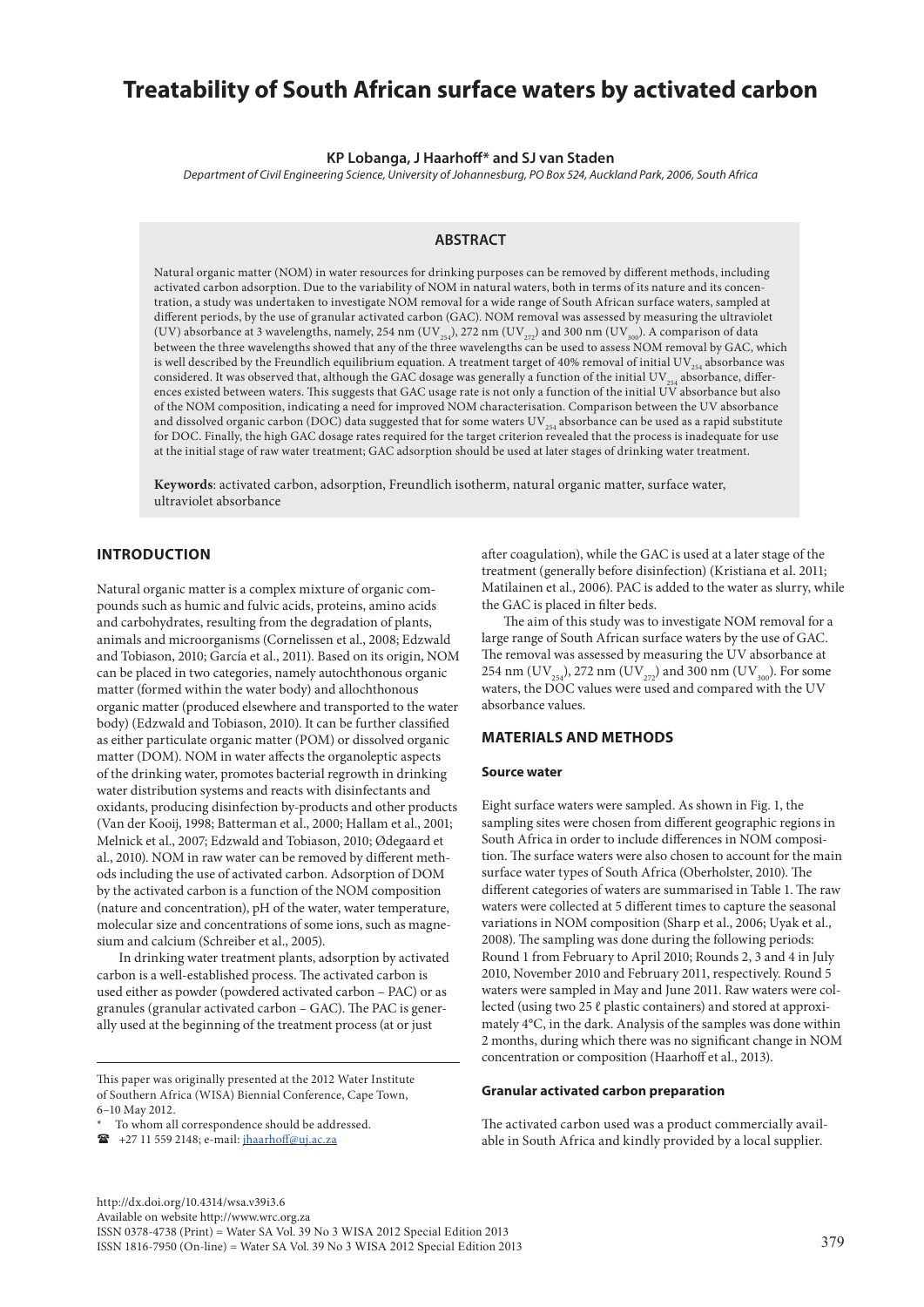

It is a bituminous, coal-based GAC used in liquid phase applications to remove organic compounds. Figure 2 shows the GAC as supplied (a) and after grinding (b).

The general practice adopted for activated carbon studies is to grind the virgin GAC and use a fraction of the finely ground GAC. The main advantages of using the fine GAC are that it requires a shorter time to reach equilibrium with a smaller chance of biological interference. The unground GAC requires a longer time to reach equilibrium, which allows biological activity to take place and interfere significantly with the adsorption process (Randtke and Snoeyink, 1983). These authors found that the adsorptive capacity of the activated carbon was not significantly affected by grinding to a smaller size. When GAC is used in a column test, it is washed prior to use in order to remove the fine particles that can contaminate the effluent or plug the underdrain system. However, if the GAC is used in a batch equilibrium test, it is not necessary to apply this rinsing step since the fine particles are a very small fraction of the total mass of the carbon used.

To obtain the powdered activated carbon, 100 g of virgin GAC was crushed with a porcelain mortar and pestle. Using a vibratory sieve shaker, the fraction passing the 300 µm sieve was collected and stored in a glass container. The procedure was repeated until the quantity of fine GAC obtained was sufficient for further testing.



*Figure 2 Granular activated carbon, (a) before and (b) after grinding and sieving*

#### **Batch adsorption tests**

Batch tests were conducted at room temperature (20–25°C). On the day of testing, at least  $3 \ell$  of raw water was removed from refrigeration and stirred in the laboratory at 300 r⋅min<sup>-1</sup> for a minimum of 30 min. Different masses of carbon (blank, 6.25, 8.25, 12.50, 16.50, 25.00, 33.25 and 50.00 mg) were each added to 250 mℓ of raw water in 500 mℓ Erlenmeyer flasks. The samples were placed on an orbital shaker table at 140 r∙min-1 for 72 h (3 days). The rotation speed of 140 r⋅min<sup>-1</sup> was chosen as it was visually observed to provide good mixing. After 3 days, the samples were filtered through a 0.45 µm hydrophilic Durapore (PVDF) membrane filter (Millipore Millex-HV) before the ultraviolet absorbance was measured at 254 nm  $({\rm UV}_{_{254}})$ , 272 nm  $({\rm UV}_{_{272}})$  and 300 nm  $({\rm UV}_{_{300}})$  using a spectrophotometer (Ultrospec II UV/Vis). The DOC values of some samples were also measured using a total organic carbon analyser (Teledyne Tekmar, TOC fusion).

| <b>TABLE 1</b><br>Surface water categories |                                  |  |  |  |  |  |  |  |  |
|--------------------------------------------|----------------------------------|--|--|--|--|--|--|--|--|
| <b>Plant names</b>                         | Categories                       |  |  |  |  |  |  |  |  |
| Loerie (Water Treatment Plant)             | Low-alkalinity low-colour water  |  |  |  |  |  |  |  |  |
| Olifantsvlei (Wastewater Treatment Plant)* | Sewage effluent                  |  |  |  |  |  |  |  |  |
| Plettenberg Bay (Water Treatment Plant)    | Very soft, highly coloured water |  |  |  |  |  |  |  |  |
| Rietvlei (Water Treatment Plant)           | Eutrophic reservoir water        |  |  |  |  |  |  |  |  |
| Stilfontein (Water Treatment Plant)        | Eutrophic river water            |  |  |  |  |  |  |  |  |
| Umzoniana (Water Treatment Plant)          | Moderate-alkalinity low-colour   |  |  |  |  |  |  |  |  |
| Vereeniging (Water Treatment Plant)        | Oligotrophic reservoir water     |  |  |  |  |  |  |  |  |
| Wiggins (Water Treatment Plant)            | Low-alkalinity reservoir water   |  |  |  |  |  |  |  |  |

*\*The Olifantsvlei Wastewater Treatment Plant is not a direct drinking water source, but discharges into the Klip River and is therefore a worst-case indicator for rivers and streams which receive large volumes of treated sewage effluents.*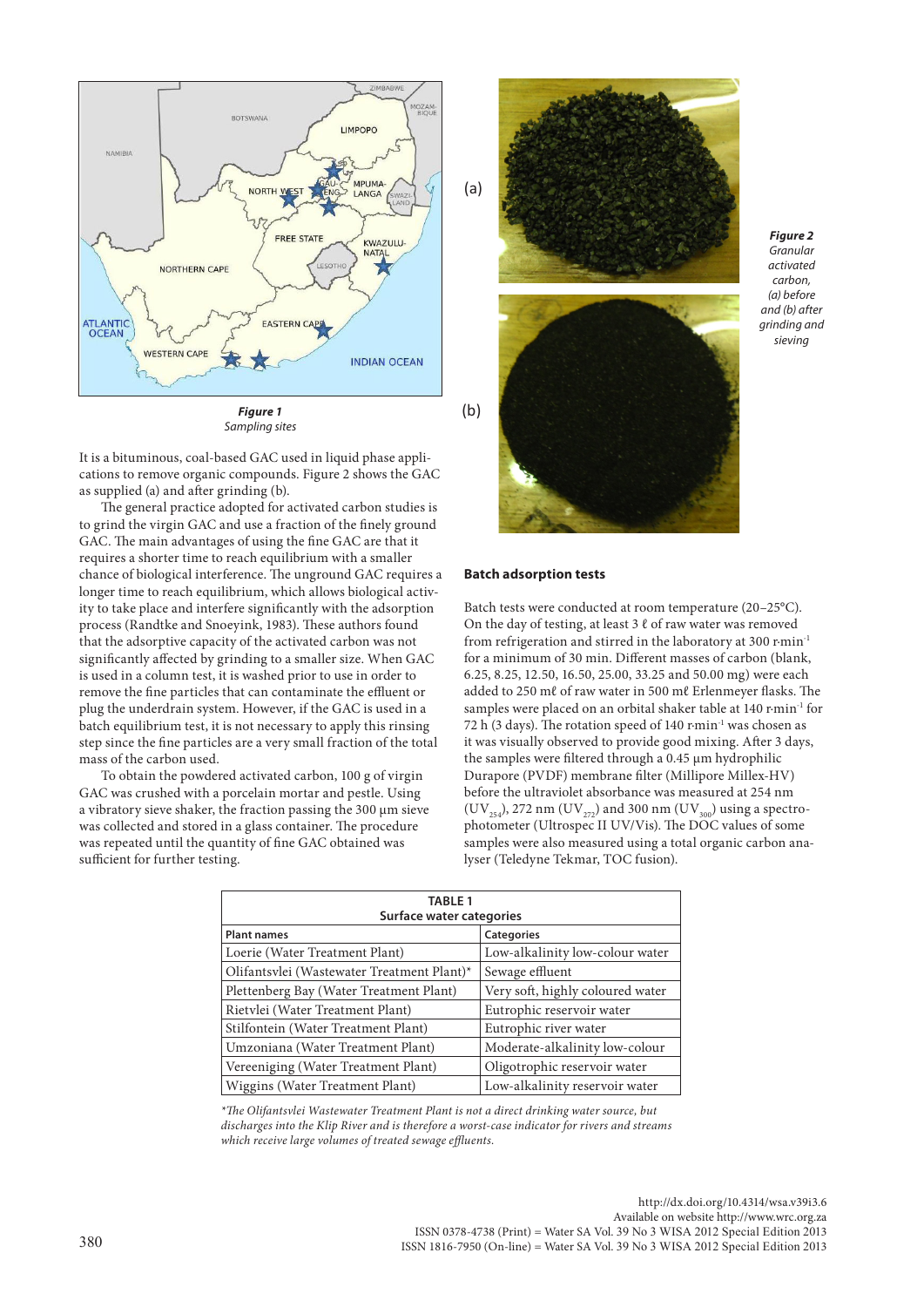The Freundlich equation was used for modelling the UV $_{254}$ absorbance and shown in Eq. (1):

$$
q_e = K C_e^n \tag{1}
$$

*where:* 

 $q_e$  = equilibrium NOM concentration in the solid phase  $(\ell$ ⋅mg<sup>-1</sup>⋅m<sup>-1</sup>)

 $C_e$  = equilibrium NOM concentration in water (m<sup>-1</sup>)

 $K$  and  $n =$  Freundlich constant and exponent, respectively.

The Freundlich parameters *K* and *n* were determined from the results of absorbance at the three wavelengths. The parameters *K* and *n* are related to the capacity and affinity of the carbon for NOM molecules, respectively (Cornelissen et al., 2008).

### **Performance indicator**

The required GAC dosage for each raw water was determined for an arbitrary treatment goal of 40% removal of initial  $UV_{354}$ absorbance.

The GAC dosage calculation was derived from Eq. (1) as follows:

$$
\frac{C_i - C_e}{M} = KC_e^n \tag{2}
$$

$$
M = \frac{C_i - C_e}{KC_e^n} \tag{3}
$$

If *Ci* is removed by 40%

$$
M = \frac{C_i - 0.60C_i}{K(0.60C_i)^n}
$$
 (4)

where:

 $C_i$  = initial NOM concentration in raw water (m<sup>-1</sup>)  $\dot{M}$  = GAC dosage (mg⋅ $\ell$ <sup>-1</sup>)

## **RESULTS AND DISCUSSION**

### **Comparison of absorbance results at three wavelengths**

The indicators used and reported in this paper are the  $UV_{254}$  absorbance (indicative of the presence of conjugated C=C double bonds or compounds with aromatic structure) (Edzwald and Tobiason, 2010), UV $_{272}$  absorbance (reported by some as the best indicator of total organic halogen and trihalomethane formation (Korshin et al., 1997)) and UV $_{300}$ absorbance (used by some South African water treatment plants as an operational parameter) (Haarhoff et al., 2012). Ultraviolet absorbance at 254 nm  $(UV_{254})$  is used by many organisations to characterise NOM (Karanfil et al., 2002). It was found that, when plotting the graphs of equilibrium UV absorbance in water (*C<sub>e</sub>*) versus the GAC dosage, the removal patterns were the same for all wavelengths, as shown in Figs. 3 and 4 (Round 5 Stilfontein and Round 3 Umzoniana waters, respectively).

Table 2 gives the ratios between  $\mathrm{UV}_{_{272}}$  and  $\mathrm{UV}_{_{254}}$  and,  $\mathrm{UV}_{_{300}}$ and  $UV_{254}$  for the above-mentioned waters. It demonstrates that the ratios between  $\mathrm{UV}_{272}$  and  $\mathrm{UV}_{254}$  were practically the same for all the GAC dosages for these two water samples. The same conclusion applied to the ratios between the  $UV_{300}$  and  $UV_{254}$ . The average value, for all the water samples, of the ratio between UV<sub>272</sub> and UV<sub>254</sub> was 0.82 (SD = 0.0006), and for the ratio between UV<sub>300</sub> and UV<sub>254</sub>was 0.53 (SD = 0.0033).

Table 3 presents the UV absorbance removal at different wavelengths for certain waters. UV absorbance removal was



*Figure 3 Equilibrium UV absorbance vs. GAC dosage for the Round 5 Stilfontein water*



*Figure 4 Equilibrium UV absorbance vs. GAC dosage for the Round 3 Umzoniana water*

| <b>TABLE 2</b><br>Ratios between UV <sub>272</sub> and UV <sub>254</sub> and, UV <sub>300</sub> and UV <sub>254</sub><br>absorbance results |                     |                                |                              |                     |  |  |  |  |  |
|---------------------------------------------------------------------------------------------------------------------------------------------|---------------------|--------------------------------|------------------------------|---------------------|--|--|--|--|--|
| <b>GAC</b> dosage                                                                                                                           |                     | Round 5 -<br>Stilfontein water | Round 3 -<br>Umzoniana water |                     |  |  |  |  |  |
| $(mq·l-1)$                                                                                                                                  | $UV_{272}/UV_{254}$ | $UV_{300}/UV_{254}$            | $UV_{272}/UV_{254}$          | $UV_{300}/UV_{254}$ |  |  |  |  |  |
| $\Omega$                                                                                                                                    | 0.82                | 0.52                           | 0.80                         | 0.48                |  |  |  |  |  |
| 25                                                                                                                                          | 0.81                | 0.50                           | 0.81                         | 0.48                |  |  |  |  |  |
| 33                                                                                                                                          | 0.81                | 0.49                           | 0.81                         | 0.48                |  |  |  |  |  |
| 50                                                                                                                                          | 0.81                | 0.49                           | 0.81                         | 0.48                |  |  |  |  |  |
| 66                                                                                                                                          | 0.80                | 0.47                           | 0.80                         | 0.47                |  |  |  |  |  |
| 100                                                                                                                                         | 0.79                | 0.45                           | 0.81                         | 0.47                |  |  |  |  |  |
| 133                                                                                                                                         | 0.78                | 0.44                           | 0.80                         | 0.47                |  |  |  |  |  |
| 200                                                                                                                                         | 0.76                | 0.41                           | 0.79                         | 0.48                |  |  |  |  |  |

the same for a particular water at the same GAC dosage for the three wavelengths.

Table 4 compares the GAC dosages required to remove 40% of the initial UV absorbance at 3 wavelengths for 3 different waters. The dosages were calculated by applying the Freundlich equation.

Table 4 indicates that the dosage required to remove the initial UV absorbance by a fixed percentage (in this case 40%) was approximately the same for all three wavelengths for each water sample. It also shows that the required dosage varied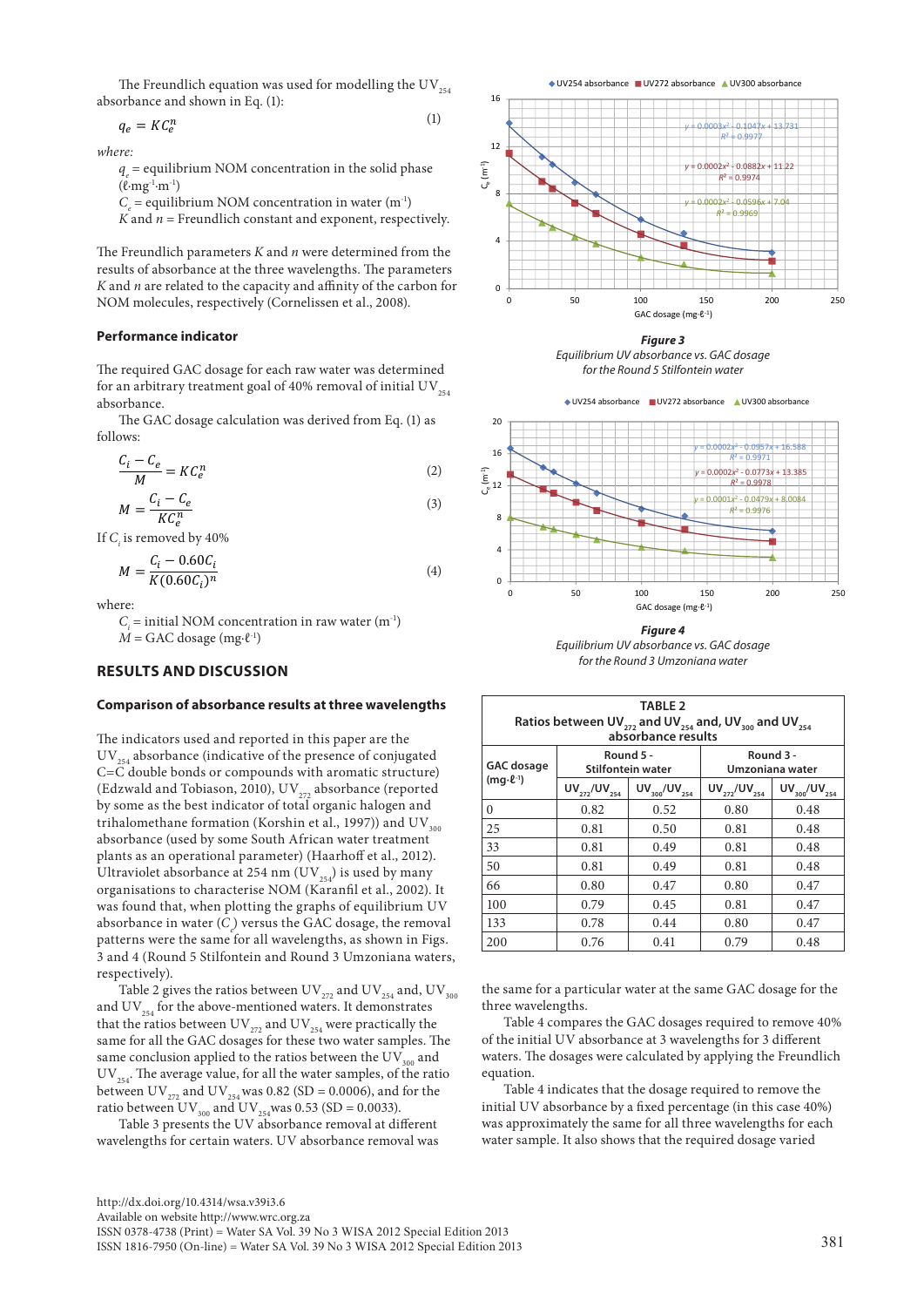| <b>TABLE 3</b><br>UV absorbance removal (%) |            |                  |            |            |                    |            |            |                        |            |  |
|---------------------------------------------|------------|------------------|------------|------------|--------------------|------------|------------|------------------------|------------|--|
| <b>GAC</b><br>Initial removal (%)           |            |                  |            |            |                    |            |            |                        |            |  |
| dosage                                      |            | Round 1 - Loerie |            |            | Round 2 - Rietylei |            |            | Round 4 - Olifantsvlei |            |  |
| $(mq\cdot \ell^{-1})$                       | $UV_{254}$ | $UV_{272}$       | $UV_{300}$ | $UV_{254}$ | $UV_{272}$         | $UV_{300}$ | $UV_{254}$ | $UV_{272}$             | $UV_{300}$ |  |
| 25                                          | 13         | 13               | 12         |            |                    |            |            |                        |            |  |
| 33                                          | 17         | 17               | 17         | 23         | 24                 | 24         | 25         | 26                     | 25         |  |
| 50                                          | 19         | 19               | 18         | 30         | 30                 | 31         | 31         | 32                     | 31         |  |
| 66                                          | 26         | 27               | 26         | 39         | 40                 | 40         | 40         | 40                     | 39         |  |
| 100                                         | 36         | 35               | 34         | 50         | 51                 | 51         | 51         | 52                     | 50         |  |
| 133                                         | 44         | 43               | 41         | 60         | 60                 | 60         | 57         | 58                     | 55         |  |
| 200                                         | 58         | 58               | 55         | 71         | 72                 | 71         | 67         | 67                     | 64         |  |

| <b>TABLE 4</b>                                                                                                       |                                                                                                                                |    |     |  |  |  |  |  |  |  |
|----------------------------------------------------------------------------------------------------------------------|--------------------------------------------------------------------------------------------------------------------------------|----|-----|--|--|--|--|--|--|--|
| Dosages required to remove                                                                                           |                                                                                                                                |    |     |  |  |  |  |  |  |  |
|                                                                                                                      | 40% of the initial UV absorbance                                                                                               |    |     |  |  |  |  |  |  |  |
| UV<br>Round <sub>2</sub><br>Round 5<br>Round 5<br>absorbance<br>Olifantsvlei<br>Plettenberg<br><b>Wiggins</b><br>Bay |                                                                                                                                |    |     |  |  |  |  |  |  |  |
|                                                                                                                      | $M$ (mg $\cdot$ l $\ell$ <sup>-1</sup> )<br>$M$ (mg $\cdot$ l $\ell$ <sup>-1</sup> )<br>$M$ (mg $\cdot$ $\ell$ <sup>-1</sup> ) |    |     |  |  |  |  |  |  |  |
|                                                                                                                      | 30                                                                                                                             | 58 | 189 |  |  |  |  |  |  |  |
|                                                                                                                      | 28                                                                                                                             | 54 | 194 |  |  |  |  |  |  |  |
| 50<br>212<br>26                                                                                                      |                                                                                                                                |    |     |  |  |  |  |  |  |  |
| Average                                                                                                              | 28                                                                                                                             | 55 | 198 |  |  |  |  |  |  |  |

| <b>TABLE 5</b><br>Freundlich parameters derived from UV $_{254}$ absorbance data <sup>‡</sup> |                          |      |            |         |                          |                          |                          |         |            |         |  |
|-----------------------------------------------------------------------------------------------|--------------------------|------|------------|---------|--------------------------|--------------------------|--------------------------|---------|------------|---------|--|
| Plant name                                                                                    | Round 1                  |      |            | Round 2 | Round 3                  |                          |                          | Round 4 |            | Round 5 |  |
|                                                                                               | к                        | N    | к          | n       | Κ                        | n                        | к                        | n       | κ          | n       |  |
| Umzoniana                                                                                     | $1.2E - 2$               | 0.86 | $1.9E-2$   | 0.64    | $1.5E - 2$               | 0.71                     | $9.4E - 3$               | 0.88    | $2.3E-3$   | 1.38    |  |
| Wiggins                                                                                       | $1.4E - 2$               | 1.03 | $2.2E-2$   | 0.95    | $1.2E - 2$               | 1.22                     | $5.0E - 3$               | 1.61    | $4.1E-2$   | 0.43    |  |
| Loerie                                                                                        | $1.2E-2$                 | 0.75 | $1.2E-2$   | 0.88    | $1.0E-2$                 | 0.83                     | $1.5E-2$                 | 0.71    | $3.5E - 2$ | 0.32    |  |
| Rietvlei                                                                                      | $2.8E - 2$               | 0.51 | $2.2E-2$   | 0.63    |                          | $\overline{\phantom{a}}$ | $2.2E - 2$               | 0.57    |            |         |  |
| Vereeniging                                                                                   | $3.4E - 2$               | 0.41 |            | -       | $1.5E - 2$               | 1.71                     |                          | -       | $1.2E - 2$ | 0.85    |  |
| Olifantsvlei                                                                                  | $2.5E-2$                 | 0.73 | $1.8E - 2$ | 0.79    | $1.6E - 2$               | 0.78                     | $1.1E-2$                 | 0.97    | $2.4E-2$   | 0.65    |  |
| Stilfontein                                                                                   | $2.8E - 2$               | 0.58 | $1.5E-2$   | 0.80    | $1.4E - 2$               | 0.82                     | $3.4E - 2$               | 0.46    | $3.0E - 2$ | 0.55    |  |
| Plettenberg Bay                                                                               | $\overline{\phantom{m}}$ |      | $7.2E-3$   | 0.75    | $\overline{\phantom{a}}$ | $\overline{\phantom{a}}$ | $\overline{\phantom{a}}$ |         | $2.4E-5$   | 2.23    |  |

| $^{\ast}$ Cells with no data had R² values that were very poor (R² ≤ 0.11) or there was no data. The non-shaded cells represent those samples where the |
|---------------------------------------------------------------------------------------------------------------------------------------------------------|
| $R^2$ values were very good ( $R^2$ range 0.91–1.00). The shaded cells were those samples where $R^2$ was less than 0.90.                               |

| TABLE 6<br>GAC dosage M (mg $\cdot$ le <sup>-1</sup> ) for removal of 40% of UV <sub>254</sub> absorbance |                          |                          |         |     |         |                          |         |                          |         |                          |
|-----------------------------------------------------------------------------------------------------------|--------------------------|--------------------------|---------|-----|---------|--------------------------|---------|--------------------------|---------|--------------------------|
| <b>Plant name</b>                                                                                         | Round 1                  |                          | Round 2 |     | Round 3 |                          | Round 4 |                          | Round 5 |                          |
|                                                                                                           |                          | М                        |         | M   |         | М                        | c,      | М                        |         | M                        |
| Umzoniana                                                                                                 | 15.8                     | 78                       | 14.8    | 75  | 16.7    | 89                       | 19      | 96                       | 28.2    | -                        |
| Wiggins                                                                                                   | 7.0                      | 46                       | 6.3     | 33  | 6.1     | 42                       | 7.6     | 53                       | 4.9     | 30                       |
| Loerie                                                                                                    | 25.2                     |                          | 17.3    | 71  | 6.7     | 82                       | 15.1    | 83                       | 13.3    | 79                       |
| Rietvlei                                                                                                  | 18.4                     | 79                       | 17.2    | 70  | 19.2    | $\overline{\phantom{a}}$ | 24.0    | 94                       | 19.7    |                          |
| Olifantsvlei                                                                                              | 13.1                     | 48                       | 16.4    | 61  | 15.8    | 68                       | 15.4    | 67                       | 14.3    | 58                       |
| Stilfontein                                                                                               | 16.4                     | 63                       | 15.3    | 68  | 18.5    | 72                       | 33.7    |                          | 14.0    | 58                       |
| Plettenberg Bay                                                                                           | $\overline{\phantom{a}}$ | $\overline{\phantom{0}}$ | 30.4    | 189 | 43.8    | $\overline{\phantom{a}}$ | 62.9    | $\overline{\phantom{a}}$ | 49.3    | $\overline{\phantom{0}}$ |

with the water type. To remove 40% of initial UV absorbance, Round 5 Olifantsvlei water required almost twice the dosage of the Wiggins Round 5 water, whilst the Plettenberg Bay Round 2 needed approximately 7 times more GAC than the Round 5 Wiggins water. These differences of dosages show that NOM composition varies with water source. Thus, improved NOM characterisation is required.

# UV<sub>254</sub> absorbance values

Based on all the findings presented above, it appeared that any of the three wavelengths investigated could be used to assess NOM removal. In this paper, the rest of the data analysis was done with the  $\mathrm{UV}_{\scriptscriptstyle{254}}$  absorbance value, as this is the most popular wavelength used in the published literature (Karanfil et al., 2002). The Freundlich equilibrium equation was then applied to  $UV_{254}$  absorbance data. Table 5 presents the Freundlich parameters of the water samples. Round 1 Loerie and Vereeniging had an *R*<sup>2</sup> of 0.80 and 0.73, respectively, while Round 3 of the Vereeniging water had an  $R<sup>2</sup>$  of 0.78. The lowest  $R<sup>2</sup>$ , 0.61, for Round 4 was found for the Stilfontein water. For Round 5, the Umzoniana, Vereeniging and Plettenberg Bay waters displayed  $R^2$  values of 0.78, 0.83 and 0.66, respectively.

# **Performance criterion**

The required GAC dosage was calculated, i.e. the carbon dosage required to remove the initial UV $_{254}$  absorbance (*C*<sub>*i*</sub>) by 40%. Table 6 represents the calculated GAC dosage *M* (mg∙ℓ-1) to meet the required criterion.

In general, the smaller the initial  $\mathrm{UV}_{254}$  absorbance, the smaller the required GAC dosage, e.g. all of the Wiggins water samples. When the UV absorbance increased the dosage also increased. There were, however, some notable exceptions: Round 1 Olifantsvlei water with initial UV $_{254}$  absorbance of 13.1 m<sup>-1</sup> required a lower dosage of 48 mg∙ℓ-1 and Umzoniana Round 2 with initial UV<sub>254</sub> absorbance of 14.8 m<sup>-1</sup> required a higher dose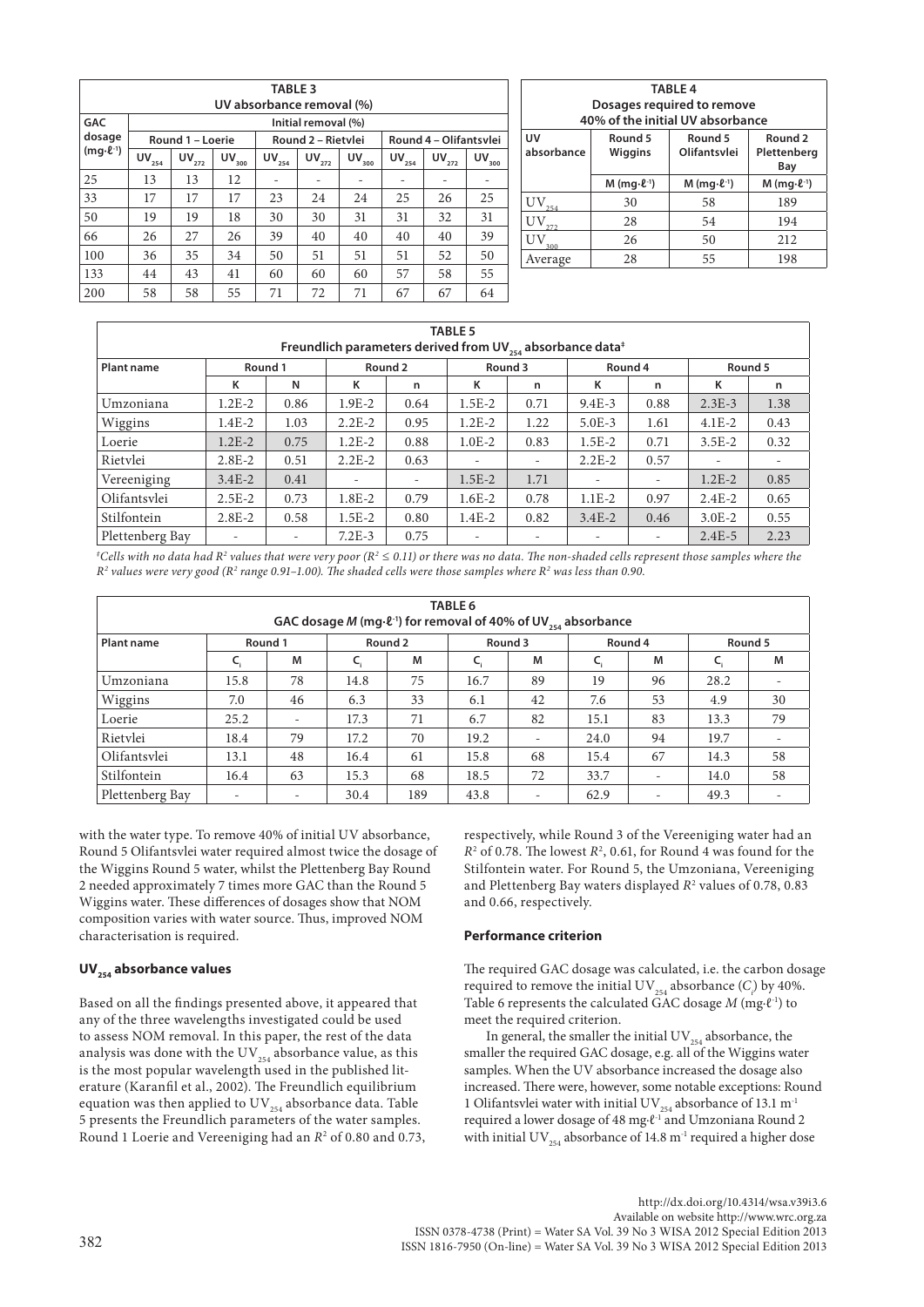

*GAC dosage vs. initial UV*<sub>254</sub> absorbance

of 75 mg∙ℓ-1. The GAC usage of all of the samples with *R*<sup>2</sup> < 0.90 is not shown in Table 6.

Figure 5 presents initial  $\mathrm{UV}_{254}$  absorbance versus GAC dosage. Some waters displayed a clear relationship between the activated carbon dosage and the initial  $\mathrm{UV}_{_{254}}$  absorbance. It was, therefore, possible to predict the GAC usage rate of some waters, but for others it was difficult. The data of the Plettenberg Bay water Round 2 (initial  $UV_{254}$  absorbance and GAC usage of 30.4 m<sup>-1</sup> and 189.4 mg⋅ℓ<sup>-1</sup>, respectively) was not included in Fig. 6 because it was out of the range of the figure.

However, it appears that the dosages required for achieving the target criterion are high compared to what can be tolerated by water treatment plants.

## Comparison of DOC and UV<sub>254</sub> absorbance

Parallel DOC analysis was performed on the Round 4 waters (i.e. Loerie, Rietvlei, Umzoniana, Olifantsvlei and Wiggins). Figure 6, representing the comparison between the DOC and  $UV_{254}$  absorbance data of the selected waters, showed that there was a strong linear relationship between the two surrogate parameters, for NOM characterisation.

It was also found that the GAC dosage required to remove 40% of UV $_{254}$  absorbance also removed about 40% of the DOC (see Table 7). This suggests that  $UV_{254}$  absorbance might be used as a quick and reliable characterisation parameter for some South African waters. The specific UV absorbance (SUVA) values of the waters presented in the last column of Table 7 are good indicators of the humic acid content in water (USEPA, 1999). The SUVA values suggested that there were two categories of waters: those with a high fraction of non-humic matter (SUVA < 2) and those with a mixture of aquatic humic and non-humic matter (SUVA between 2 and 4).

### **CONCLUSION**

The aim of the study was to investigate the removal of NOM by the use of GAC by measuring the UV absorbance at 254 nm  $(UV_{254})$ , 272 nm  $(UV_{272})$  and 300 nm  $(UV_{300})$ , for a representative selection of South African surface waters, in batch experiments. The performance of activated carbon was considered over a range of dosages in order to detect some general patterns – not to suggest practical or economical values. The data for the three wavelengths were compared first:

It was found that, at all three wavelengths, the percentage of NOM removal was practically the same. The differences amongst these wavelengths can, therefore, not be used to characterise the differences in NOM composition of the



*Figure 6 Relationship between DOC and UV*<sub>354</sub> absorbance *for some Round 4 waters*

| <b>TABLE 7</b><br>DOC and UV <sub>254</sub> absorbance removal |                                                                                                                                                                                                                                                        |    |       |     |      |  |  |  |  |  |
|----------------------------------------------------------------|--------------------------------------------------------------------------------------------------------------------------------------------------------------------------------------------------------------------------------------------------------|----|-------|-----|------|--|--|--|--|--|
| <b>Plant name</b>                                              | <b>DOC</b><br><b>Initial</b><br><b>SUVA</b><br>Initial<br>Dosage<br>for 40%<br><b>DOC</b><br>$UV_{254}$<br>removed<br>$(\ell \cdot mq)$<br>$(m^{-1})$<br>$1^1$ m $^{-1}$ )<br>$(mq·l-1)$<br>$\mathsf{UV}_{_{254}}$<br>removal<br>$(mq\cdot \ell^{-1})$ |    |       |     |      |  |  |  |  |  |
| Wiggins                                                        | 7.6                                                                                                                                                                                                                                                    | 53 | 4.74  | 40% | 1.60 |  |  |  |  |  |
| Umzoniana                                                      | 19.0                                                                                                                                                                                                                                                   | 96 | 11.68 | 50% | 1.63 |  |  |  |  |  |
| Loerie                                                         | 15.1                                                                                                                                                                                                                                                   | 83 | 10.28 | 39% | 1.47 |  |  |  |  |  |
| Rietylei                                                       | 24.0                                                                                                                                                                                                                                                   | 94 | 8.99  | 36% | 2.67 |  |  |  |  |  |
| Olifantsylei                                                   | 15.4                                                                                                                                                                                                                                                   | 67 | 7.68  | 34% | 2.01 |  |  |  |  |  |

different sources. Any of the three wavelengths can be used to assess the NOM removal by GAC.

The UV<sub>272</sub> and UV<sub>300</sub> absorbance values were, on average, 0.82 and 0.53 times the UV $_{254}$  absorbance data, respectively. The UV<sub>254</sub> absorbance data were chosen for the remainder of the analysis, as it is the most popular wavelength used in the published literature.

The Freundlich equilibrium equation provided a good mathematical description of the adsorption. The granular activated carbon dosage could be calculated for an arbitrary goal of 40% of UV absorbance removal by fitting this isotherm to the UV $_{254}$ absorbance data. It was found that:

- The value of the initial UV absorbance value impacts on the dosage rate. Results suggested that when the initial UV absorbance is low, the GAC dosage required is also likely to be small.
- The GAC usage rate is not only dependent on the initial  $UV_{254}$  absorbance of the water but also on the composition (nature and concentration) of the NOM indicating a need for improved NOM characterisation.

Dissolved organic carbon analysis was conducted on some waters:

- • Strong linear relations were found between the DOC and the UV $_{254}$  absorbance values, suggesting that, for those waters, the latter could be used as a quick and reliable characterisation surrogate parameter for NOM removal.
- The dosages required to remove 40% of UV absorbance also removed approximately the same percentage of DOC.